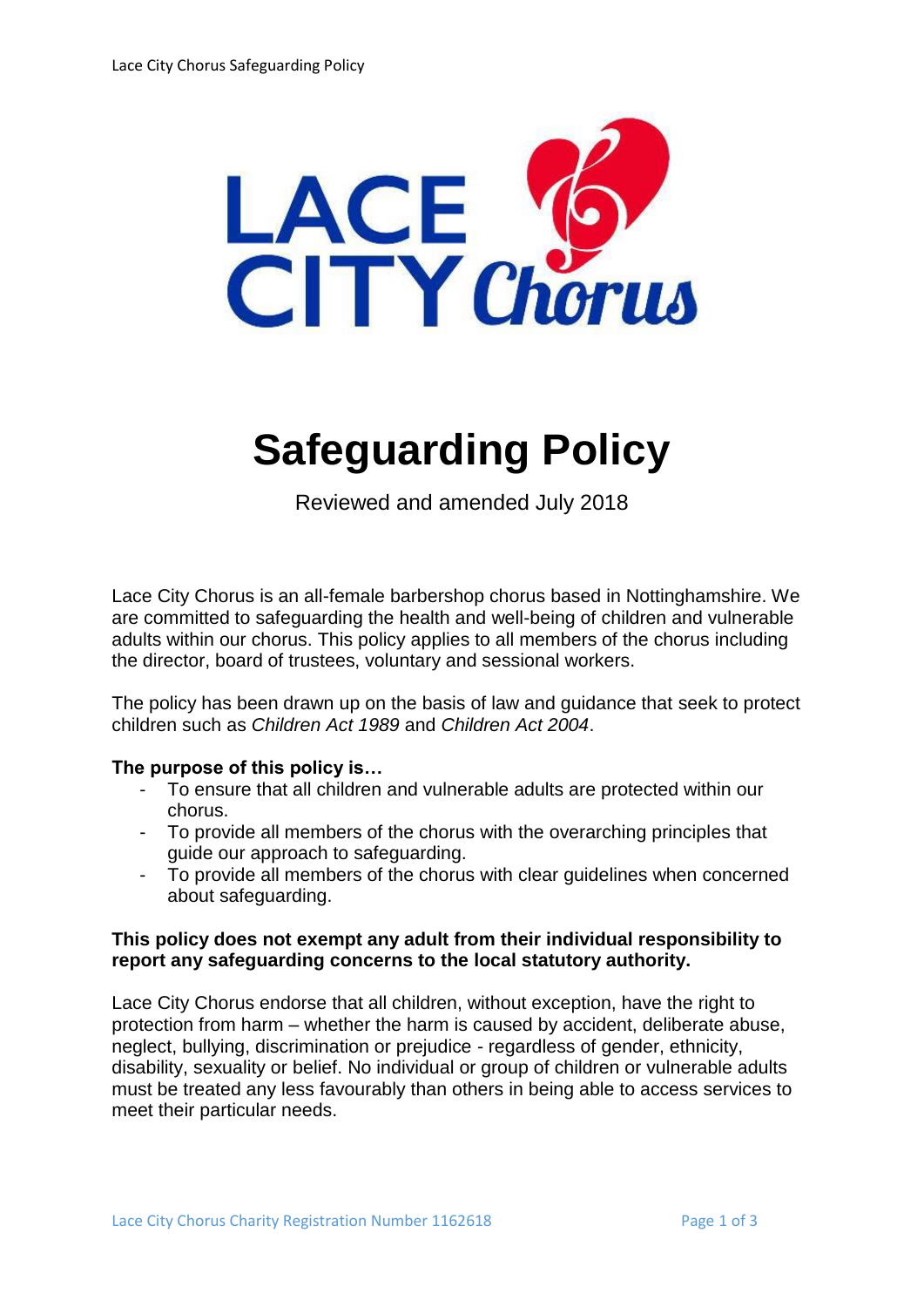### **Practice Guidance…**

- Lace City Chorus encourages the involvement and/or presence of parents.
- Parents and children will be informed of this policy upon joining the chorus.
- Written parental consent will be gained when a child joins the chorus, to include photo/video release consent.
- Lace City Chorus will obtain any relevant medical information and emergency contact details upon the child or vulnerable adult joining the chorus.
- If staying overnight within the UK or abroad with the chorus, a parent or named 'responsible adult' must accompany a child under the age of 16, and be identified via a separate consent form.

### **Safeguarding procedures…**

- Report any safeguarding concerns to one of the designated Safeguarding Leads. If the Safeguarding Leads are unavailable please contact The Team Coordinator or any member of the Board of Trustees.
- The Safeguarding Leads will assist and support you to contact the appropriate local authority with your concerns if this is appropriate.
- The concern may be discussed with the Board of Trustees to agree an appropriate course of action, if a safeguarding referral is not appropriate.
- The Safeguarding Leads will keep a record of any concerns and actions taken electronically within a password protected document. The only people who will have access to this are the Safeguarding Leads and the Team Coordinator.
- If there is an immediate risk of safety to a young person or adult, then **the emergency services must be called, and the Safeguarding Leads informed afterwards.**

All concerns and allegations of abuse will be taken seriously by the Safeguarding Leads and responded to appropriately. This may require a formal referral to the Local Authority children's services team, the LADO (in the case of allegations about staff) and in emergencies the Police.